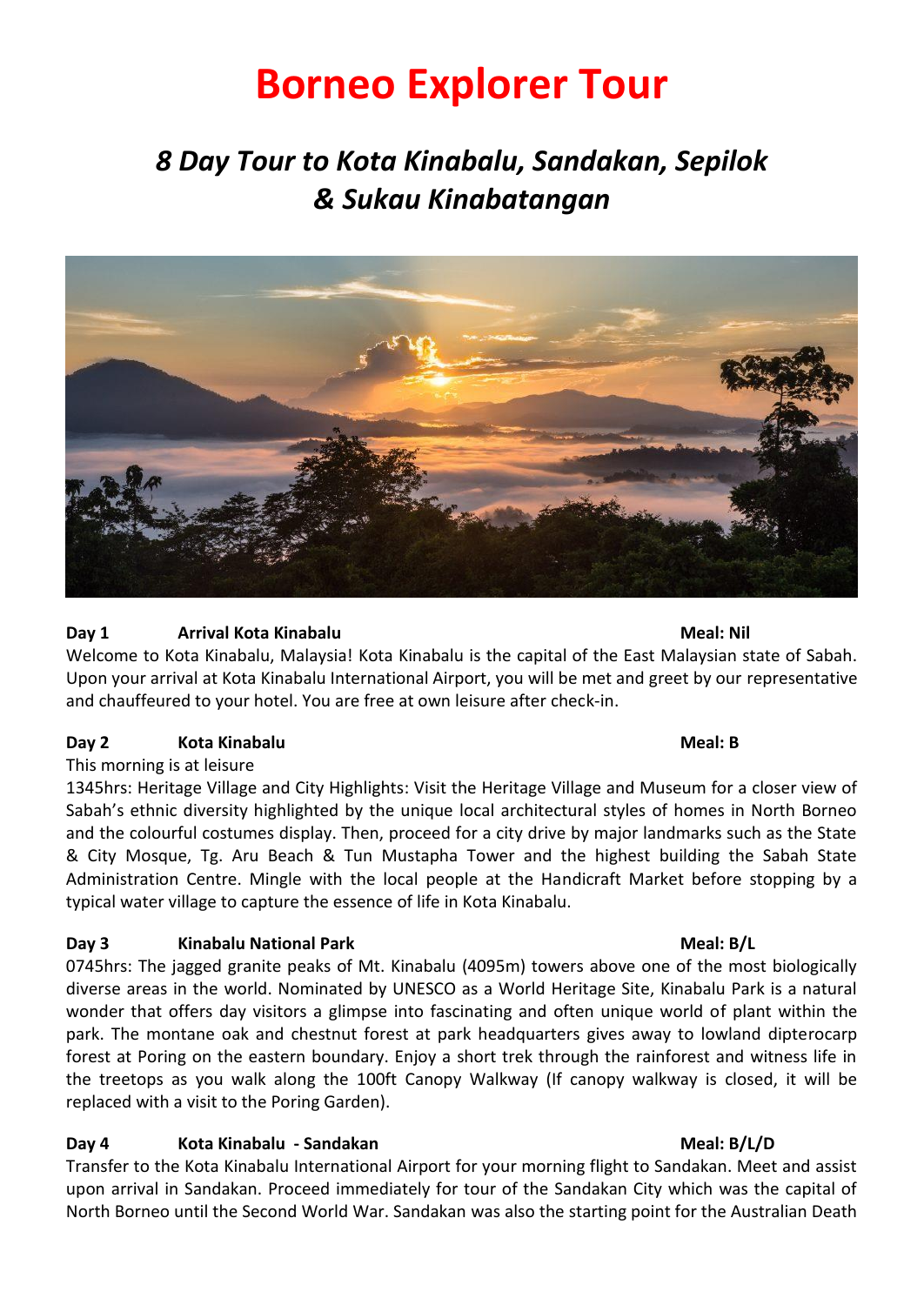March to Ranau towards the end of the War in which only 6 men of a total of 2400 survived. (Refer to Australia in Borneo – During WW II for further information). Next, proceed to Labuk Bay Sanctuary to meet the long nose Proboscis Monkey which is endemic to Borneo. Other wildlife such as hornbills and Silver leaf monkeys can be seen occasionally. Check-in at My Nature Resort or similar, Sepilok. By 1800hrs, be ready at 'The Flying Squirrel' platform to witness these amazing creatures in action.

After dinner, Guided Night Walk at our nature board walk going up and down structure next to the Sepilok Protected Forest Reserve. Overnight at My Nature Resort, Sepilok.

### **Day 5 Sepilok – Sukau Kinabatangan Meal: B/L/D**

Firstly, visit the renowned Sepilok Orang-utan Rehabilitation Centre for an audio visual presentation. The Walk ten (10) minutes through the rainforest on timber boardwalks to witness the feeding of the orang-utans at 1000hrs. You will have plenty of time to watch the orang-utans until they disappear back into the jungle. Next visit to the Bornean Sun Bear Conservation Centre, a wildlife conservation and research centre for improving animal welfare and rehabilitation of the Malayan sun bear (Helarctos malayanus). The centre manages and improves the living condition of the rescued Sun bear to release their natural behaviours in the 2.5ha enclosed forest. Transfer to Sandakan Jetty for your scheduled boat transfer on combine basis along Sabah's longest river, the Kinabatangan River, with opportunity to view birds and wildlife in virgin mangrove, wetland and rainforest habitats. Check into the lodge on arrival. In the late afternoon, you will be taken on a jungle river tour along a tributary of the Kinabatangan River to see the Proboscis Monkeys readying themselves for the night. If you are lucky, you may even see a herd of elephant, together with a whole range of other animals - including wild orang-utans, and birds. Return to the Lodge for dinner. Overnight at Kinabatangan Riverside Lodge or similar.

### **Day 6 Sukau Kinabatangan Meal: B/L/D**

05:45hrs: Wake up to the calls of gibbons and hornbills.

06:00hrs: Morning river cruise up the Kinabatangan River to view more birds and wildlife. 1000hrs: Proceed 27 km overland to Gomantong Caves. Trek 20 minutes through the rainforest to the cave entrance. Your guide will brief you on the cave fauna, including bats, swiftlets and crabs among others creatures, and their contribution to maintaining a balanced ecology and the significance of the caves to the local economy. When in season, witness the collecting of birds' nests by the local people using bamboo ladders and poles. (The nests are made from the saliva of swifts which inhabit the caves, and are the main ingredient in the famous Chinese delicacy - birds nest soup).

In the afternoon, proceed on another river cruise in search of more wildlife. Wild Orang-utan is often encountered on this cruise. Return to Lodge for dinner and the night is at leisure. After dinner an optional (at a surcharge) night safari cruise spotting nocturnal animals, crocodiles and birds. Overnight at Kinabatangan Riverside Lodge.

**Day 7 Sukau Kinabatangan – Sandakan Kota Kinabalu Meal: B/L** After Breakfast, depart from Sukau on scheduled combine boat transfer to Sandakan. Lunch and transfer to Sandakan Airport for your flight back to Kota Kinabalu. Meet and Assist upon arrival at Kota Kinabalu Airport and transfer to Grandis Hotels & Resorts. Overnight at Grandis Hotels & Reort or similar.

### **Day 8 Kota Kinabalu Departure Meal: B**

Free time until in time transferred to the airport for your flight exit.